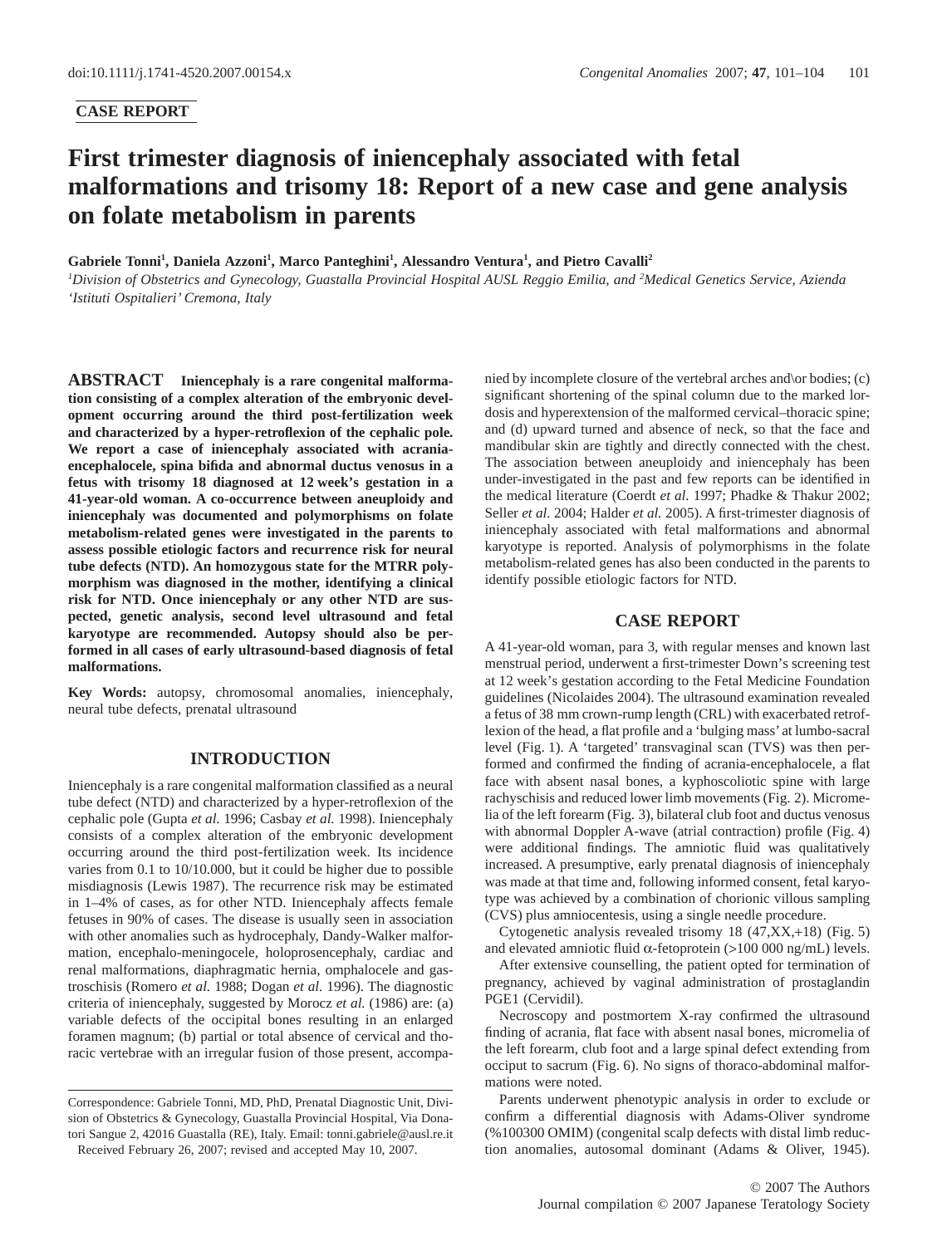

**Fig. 1** Transvaginal scan at 12th week of gestation showing acrania with associated encephalocele (ENC) and spinal bifida (SB) (white arrows).



**Fig. 3** Transvaginal scan at 12th week of gestation showing micromelia of the left forearm (radius and ulna).



**Fig. 2** Transvaginal scan at 12th week of gestation showing the flat face with absent nasal bones (white arrows).



**Fig. 4** Transvaginal Doppler waveform analysis at the level of ductus venosus: abnormal signal identified by negative A wave (atrial contraction) (white arrow).

Genes related to folate metabolism (MTHFR, MTRR, CBS) were studied in both parents by investigating the 677 C-T and A1298C polymorphisms transition of the MTHFR, the 66 A-G transition polymorphism of MTRR and the T833C transition and 844Ins68 insertion of CBS gene.

The mother showed a wild type homozygous pattern in the MTHFR polymorphism, a mutated homozygous state for the MTRR polymorphism and a heterozygous state for the CBS 844ins68 polymorphism. Both 677 C-T and A1298C polymorphisms were detected in heterozygous state in the father, while MTRR genotyping showed an homozygous 66 A-G polymorphism. Only wild type CBS alleles were found.

# **DISCUSSION**

Iniencephaly is a rare NTD resulting from a defective neurodevelopmental process during the embryonic period. It has been shown experimentally that the onset of iniencephaly (dysraphia or first phase of development of anencephaly) takes place before 28 days post-fertilization (Aleksic *et al.* 1983) and before 18–20 days post-fertilization in cases of anencephaly (O'Rahilly & Muller 1991). Cerebral dysraphia arises probably as a mesenchymal defect before fusion of the neural folds begins and as early as Carnegie stages 8 or 9 because elevation of the folds depends on the production of sufficient mesenchyme.

In iniencephaly, the absence of the initial head deflection in the embryo and the abnormal persistent retroflection of the head blocks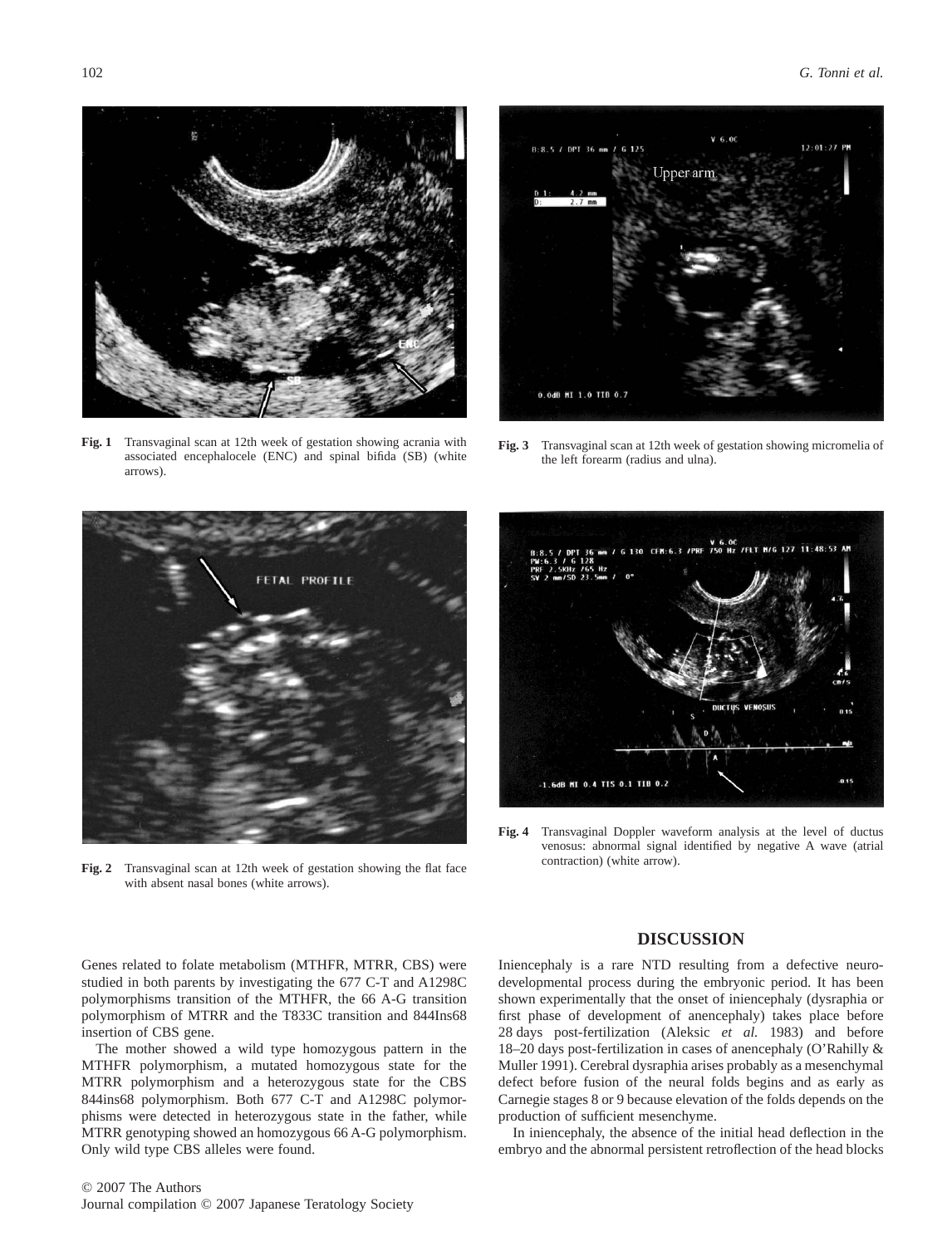

**Fig. 5** Chromosomal map on chorionic villi showing trisomy 18.

the physiological closure of the neural groove in the cervical or superior thoracic areas of the spine.

Iniencephaly, as other NDT, recognizes a genetic heterogeneity pattern, and sporadic or familial cases have been documented. Direct evidence of a link between increased risk of NTD and Down's syndrome in the same family have been recently demonstrated by Barkai *et al.* (2003). In families at risk of NTD, there were a total of 11 pregnancies affected by Down's syndrome in 1492 at-risk pregnancies (compared with 1.87 expected on the basis of maternal age). In the families at risk of Down's syndrome, seven NTD pregnancies were observed in 1847 at risk, compared with 1.37 expected. A Medline search revealed that only a small number of manuscripts addressed or explained the association between NTD and chromosomal abnormalities (Coerdt *et al.* 1997; Winsor *et al.* 1997; Hahm *et al*. 1999; Babcook *et al.* 2000; Luo *et al*. 2000; Phadke & Thakur 2002; Doray *et al*. 2003; Seller *et al*. 2004; Thangavelu *et al*. 2004; Halder *et al*. 2005).

Sepulveda *et al*. (2004) reported 144 fetuses with open NTD that underwent prenatal chromosome analysis between 12 and 37 weeks of gestation.

The prevalence of chromosomal abnormality varied according to the defect present in the fetus, with a 14% prevalence among those with cephalocele, 9% among those with spina bifida and 2% among those with lethal defects such as acrania, anencephaly or iniencephaly. Karyotype results revealed trisomy 18 in seven cases, trisomy 13 in two and mosaicism for a marker chromosome in one (Sepulveda *et al*. 2004). In the series reported by Coerdt *et al*. (1997), five of the nine cases showed chromosomal abnormalities. Trisomy 18 and triploidy were associated with spina bifida in three cases, trisomy 7 with parieto-occipital encephalocele and monosomy X with spina bifida and iniencephaly in one case.

Furthermore, the C-677 mutation in the 5,10 MTHFR gene has also been reported as a risk factor for spina bifida as it leads to lower homocysteine levels with impaired metabolic pathways involved in embryonic neurodevelopment (Christensen *et al*. 1999; Lucock *et al*. 2000; De Marco *et al*. 2001; Relton *et al*. 2004).

In our case, the wild type MTHFR maternal genotype should not be considered a risk factor either for fetal NTD or trisomy 18. However, the coexistence of polymorphisms in other genes involved in the folate pathway such as MTRR and CBS has been demonstrated. The 68 base pairs insertion in the CBS gene, as well



**(a)**



**(b)** 

**Fig. 6** (a) Necroscopy specimen showing acrania with kyphoscoliotic spine and a large, opened spina bifida extending from occiput to sacrum; (b) rear-view of the large spinal defects.

as the homozygous A66G transition in the MTRR gene, have been associated with impaired folate metabolism (Gaughan *et al*. 2001; Ulvik *et al*. 2007). This condition has been linked both to maternal non-disjunction and to NTD occurrence risk (Cavalli & Luongo 2005).

Therefore, even though it seems difficult to predict recurrence risk on the basis of MTHFR, MTRR and CBS genotyping, the possibility that a genetic testing strategy might reveal an impaired folate metabolism in the mother should be considered in prenatal counselling. In fact, these folate-related gene polymorphisms have been associated with impaired folate pathways, and folate metabolism abnormalities are involved both in abnormal meiotic segregation as well as increased NTD occurrence and recurrence risk (Chenet al. 1998).

Al-Gazali *et al*. (2001) suggested that altered folate status *plus* homozygous mutation in the MTHFR gene in the mother could promote chromosomal instability and meiotic non-disjunction resulting in trisomy 21. Our case-report showed that trisomy 18 and